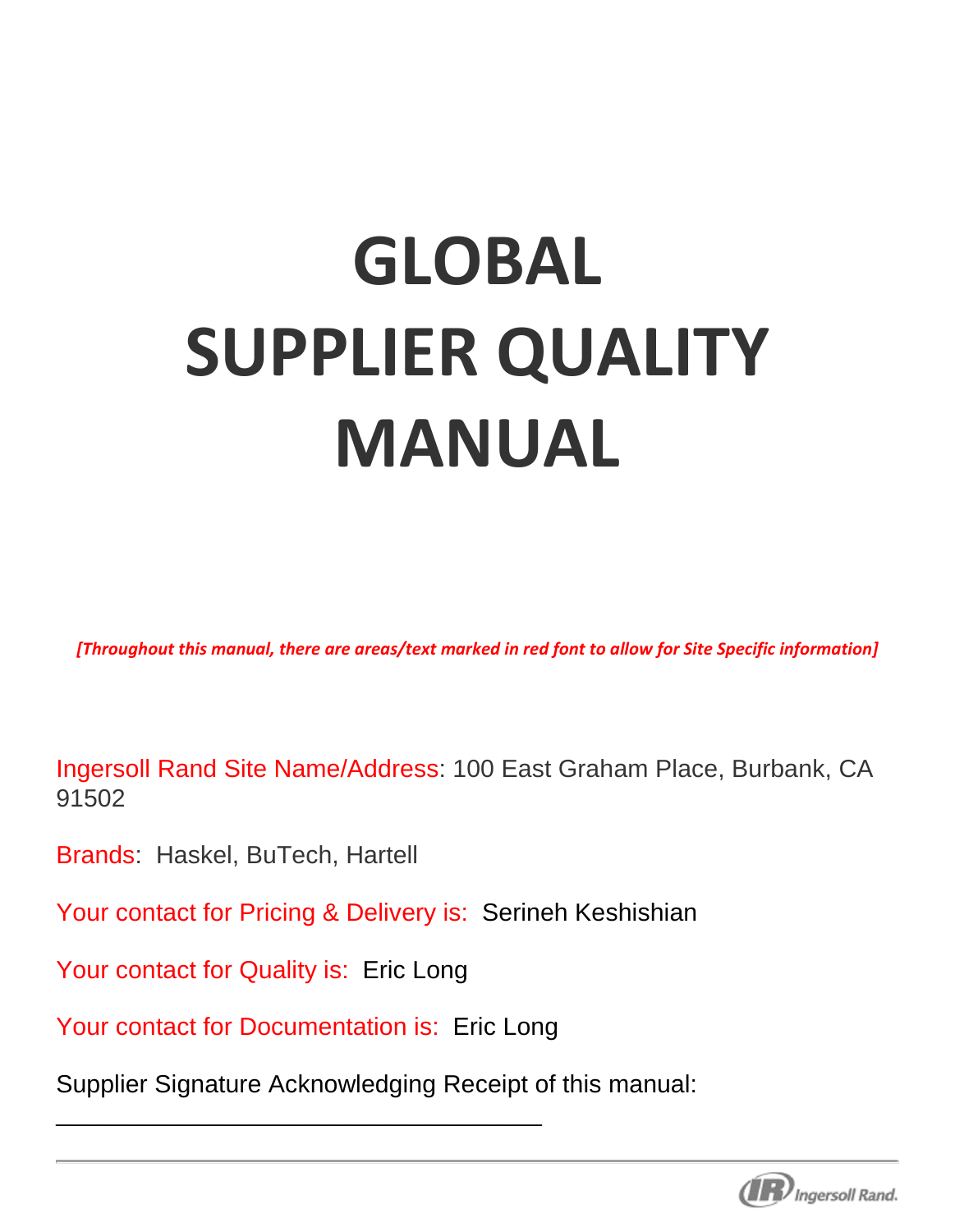# **Table of Contents**

| ي يستنبه العداد العداد العداد العداد العداد العداد العداد العداد العداد العداد العداد العداد العداد العداد ال<br>9. ينظم العداد العداد العداد العداد العداد العداد العداد العداد العداد العداد العداد العداد العداد العداد العد<br> |  |
|-------------------------------------------------------------------------------------------------------------------------------------------------------------------------------------------------------------------------------------|--|
|                                                                                                                                                                                                                                     |  |
|                                                                                                                                                                                                                                     |  |
|                                                                                                                                                                                                                                     |  |
|                                                                                                                                                                                                                                     |  |
|                                                                                                                                                                                                                                     |  |
|                                                                                                                                                                                                                                     |  |
|                                                                                                                                                                                                                                     |  |
|                                                                                                                                                                                                                                     |  |

## Appendix

Ingersoll Rand Site Location may provide additional "Site Specific" information in an Appendix, as necessary as well as making clarifying comments within this document.

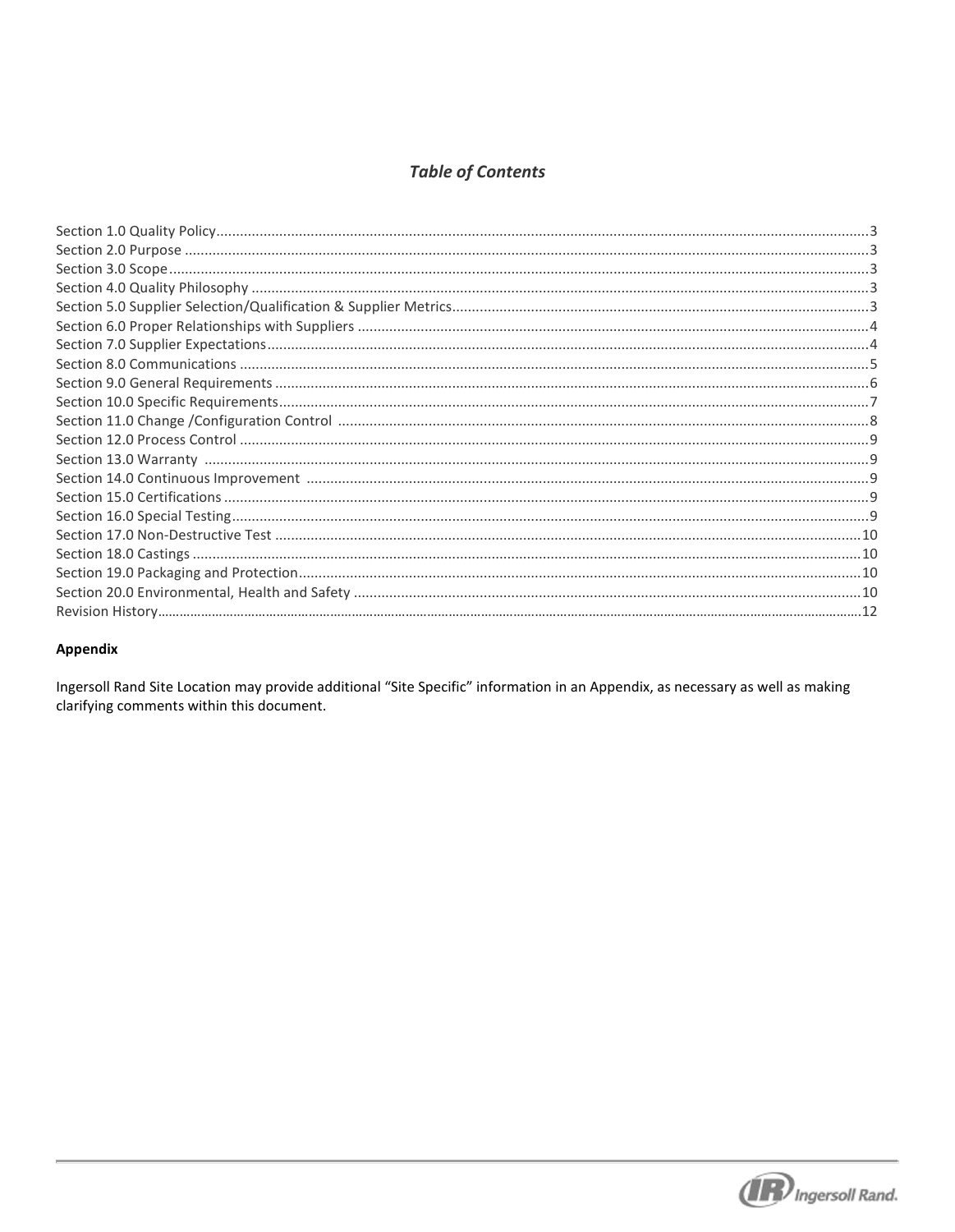## **SECTION 1 - QUALITY POLICY**

## **Ingersoll Rand's Quality Policy:**

- Flawless Execution. We cultivate continuous improvement and reward measurable results.
- As a company and as individuals we take responsibility for the quality of everything we do.
- We share best practices and solve problems for our internal and external customers.
- We comply with all customer, statutory and regulatory requirements. And we recognize that our suppliers are an integral part of the value chain that produces and delivers excellence.

## **SECTION 2 - PURPOSE**

This manual establishes the general requirements for suppliers of Ingersoll Rand for the procurement and supply of production components, raw material, ancillary items, and services used in the production of our products. Ingersoll Rand relies on the integrity of the supplier's quality systems, but recognizes good quality is only achieved through good process controls and effective monitoring of process output. As such, ISO 9001 or equivalent quality system certification is considered a good foundation but is recognized as only one aspect when addressing a supplier's capabilities.

## **SECTION 3 - SCOPE**

This Supplier Quality Manual applies to all suppliers who provide goods and services to Ingersoll Rand. Suppliers with programs established with one industry (e.g. QS 9000) may substitute their own forms and formats and may deviate from this supply manual upon written agreement from Ingersoll Rand.

## **SECTION 4 - QUALITY PHILOSOPHY**

Ingersoll Rand is a leading corporation having a reputation for excellence in all it does. A critical component of our leadership is the world-class quality of the products and services that we provide to our customers. As a supplier, you play an integral role in helping us set the benchmark for world-class quality year after year.

The development and manufacture of any product in today's market requires an effective documented quality system which identifies, coordinates, and controls all key activities necessary to produce a quality product. The system should be based on the philosophy of collaboration and continuous improvement, emphasizing defect prevention and the reduction of variation and waste in the supply chain.

In order to meet our customers' rising expectations in terms of cost, quality, and delivery, it is imperative that the materials, machines and processes used in the manufacture of our products have the ability to satisfy the required tolerances and specifications when properly maintained and controlled. Material, machines and processes that can be controlled through the use of statistical methods and mistake proofing methods are crucial to achieving our goals for low cost, highest quality and best on-time delivery. Note that it is never acceptable to knowingly pass a defect to the next stage of the production process. A defect is anything that does not meet specifications.

Therefore, continuous improvement in both products and processes by suppliers to Ingersoll Rand is critical for us to maintain the world-leadership position in our marketplaces. Achieving conformance to requirements by inspection, sorting, scrap, and rework is neither cost effective nor does it result in optimum quality levels. We expect our suppliers to continuously strive for improvements in the products and services that they supply to Ingersoll Rand. This permits us to progressively reduce the controls and checking of the products of our suppliers.

## **SECTION 5 -** SUPPLIER SELECTION /QUALIFICATION

Ability, capacity, integrity, safety compliance, environmental compliance, financial status, geographical locations, performance, reliability, quality of product, quality management system certifications, delivery and overall customer-supplier relations are factors which govern the evaluation of all sources prior to soliciting their quotation and during the tenure of the purchase contract. We must be assured that new suppliers will be able to produce an improved product, reduce costs or offer other competitive advantages. The

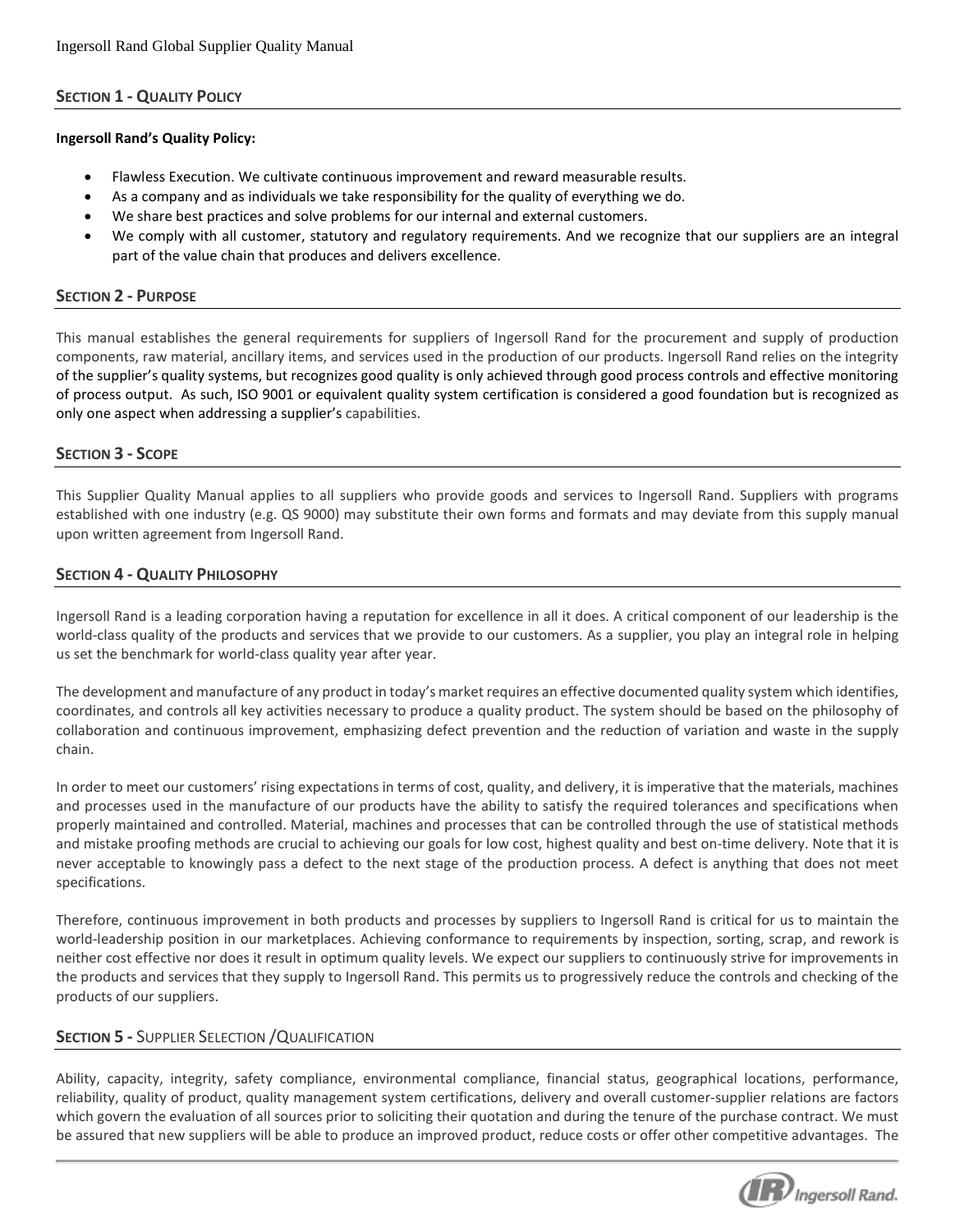Supplier Qualification process will first involve an ISO based supplier self-assessment followed up with an on-site assessment as deemed appropriate. The on-site assessment will be used to confirm the strength of the Quality Management System as well as look more deeply into specific processes which the supplier must control to be able to meet all order requirements.

## **5.1 Supplier Metrics**

**5.1.1 PPM:** The supplier's delivery quality is measured in PPM (parts per million.) This calculation takes into account the amount of defective parts in relation to the total amount of delivered parts per delivery occurrence.

$$
PPM = \frac{(\# of defective parts)}{(\# of delivered parts)} \times 1,000,000
$$

Some Ingersoll Rand sites may report delivery quality information in a slightly different methodology to account for low volume components (Simple Number of Non-Conformances).

**5.1.2 On-Time Delivery:** Ingersoll Rand expects 100% adherence to delivery dates by its suppliers. This is delivery date indicated on the purchase order and confirmed by the supplier. It is the actual delivery date used to measure supplier OTD. Unless otherwise noted, suppliers will be evaluated against their first confirmed commitment date.

**5.1.3 Responsiveness (Turn Around Time**): Supplier Responsiveness, "Turn Around Time" to provide Containment and Corrective Action to problems is vital for all of us to satisfy our customers. Specific site requirements may vary, but it is the expectation that the suppliers always meet or beat targets given for responding and this will be measured and tracked by each site.

## **Section 6 - Proper Relationships with Suppliers**

It is the policy of Ingersoll Rand to award contracts for all goods and services on the basis of merit. Suppliers will be treated with fairness and integrity and without discrimination. To do so, all employees in any organization having contact with suppliers or potential suppliers must maintain the highest standards of ethics and business practices. Ingersoll Rand has Conflict of Interest guidelines for our employees who work with suppliers or potential suppliers.

We understand that giving business gifts is commonplace in some cultures and geographies, and may represent merely a desire to build goodwill. Ingersoll Rand, however, has very restrictive policies governing receipt of business gifts by employees who have direct purchasing responsibilities. Purchasing decisions must not be influenced by a conflict of interest and must not be tainted even by the appearance of a conflict of interest.

## **SECTION 7 - SUPPLIER QUALITY EXPECTATIONS**

The foundation for any positive supplier-customer relationship starts with clear communication and an understanding of the customer's expectations. Accordingly, Ingersoll Rand expects, but is not limited to, the following:

**7.1** Purchased products and services that comply with established specifications:

- Engineering specifications that apply to the product or service
- Material specifications that apply to the product or service
- Drawings that apply to a specific product or service
- Industry standards not explicitly called out in specifications
- Products and services must meet 100% of all requirements

**7.2** Suppliers are required to review and know all Ingersoll Rand requirements related to the product or service they are providing. **Suppliers are expected to contact Ingersoll Rand when they do not understand a requirement** or are not clear on the use of their product within the product and/or assembly.

**7.3** Suppliers are required to comply with, develop and improve systems based on ISO9000 or similar Quality Management System requirements including:

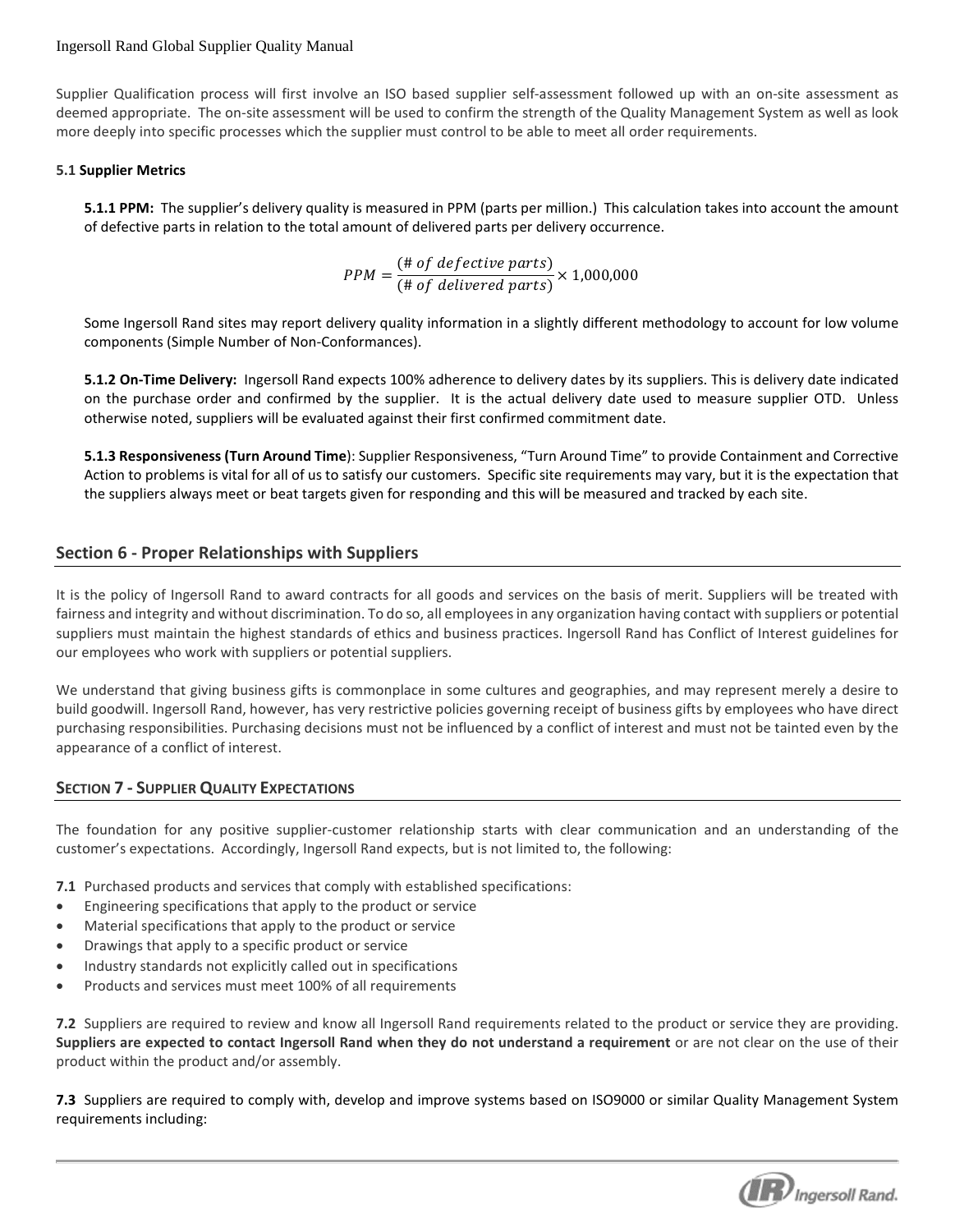- General Documentation
- Management Responsibility
- Human and Other Resource Management
- Planning of Product Realization and Customer Related Processes
- Design and Development
- Purchasing
- Production and Service Provision
- Measurement
- Control of Non-Conforming Product
- Analysis of Data
- Continuous Improvement

**7.4** Suppliers must maintain adequate controls over their suppliers of raw materials and components to ensure the integrity of the product or service provided. It is expected that suppliers will deploy throughout their supply chain controls similar to those presented here.

**7.5** Suppliers are required to maintain process and product/service documentation. Change control systems must react to changes in a timely and accurate fashion.

**7.6** Suppliers are expected to assist Ingersoll Rand in problem resolution activities related to their products and services. This requirement includes advising Ingersoll Rand on the proper use of their product and service, and investigating problems involving interactions with other components in the Ingersoll Rand system. Suppliers are expected to have the expertise and resources to perform effective root causes analysis using the appropriate problem-solving tools such as the 8D Method and to institute robust corrective actions in order to prevent recurrence of future non-conformances. The corrective action effectiveness must also be tracked and will be audited by Ingersoll Rand.

## **7.7 Suppliers must obtain written approval by Ingersoll Rand prior to implementing any change to their process that affects the fit, form or function of Ingersoll Rand components**. Failure to do so may result in significant penalties.

**7.8** Suppliers must notify Ingersoll Rand of any and all situations that may negatively impact the supplied product's quality, reliability and safety; Ingersoll Rand design and/or production; or any other matter described in this manual.

## **SECTION 8 - COMMUNICATIONS**

## **8.1** Contacts

While the processes in this manual attempt to reduce the number of individuals a supplier must work with, the need for speedy and efficient resolution of issues may require some direct communications. In some cases, a Supplier Contact Sheet may be required. The specific Ingersoll Rand site location will dictate the form and method of contact information.

In general, the following contact points should be used.

## **8.1.1 Primary Contact:**

The Supplier's Contract Manager/Buyer is the primary contact for all matters regarding Ingersoll Rand purchasing.

## **8.1.2 Product Part Quality:**

The source for resolution of Supplier Quality issues is the Value Stream Quality Engineer or Quality Manager or Supplier Quality Manager

## **8.1.3 Warranty/Field Returns:**

Field Returns are handled directly with the contact name provided.

## **8.2** Product Specific Communications:

*Additional and/or different requirements may exist for Goods not bound for the U.S. and those requirements will be communicated via your Site location contact.* 

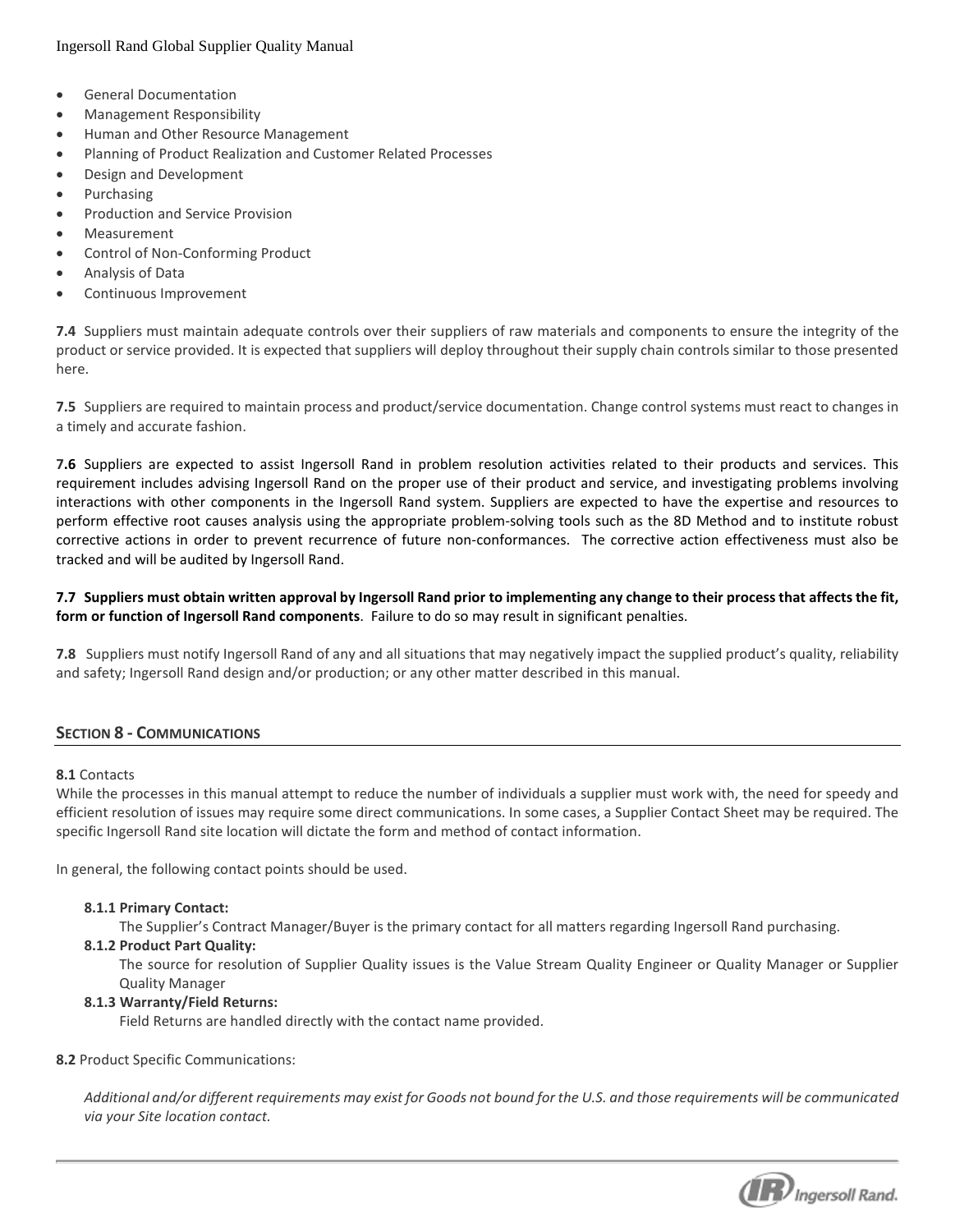#### 8.2.1 Country of Origin Markings:

Site specific guidance to be provided as necessary

## 8.2.2 Traceability

Suppliers are required to be able to provide material certifications on production components if required for any order current or completed. Traceability is required for all forms of raw material including bar, forgings, castings, and resin. Records retention procedures at the supplier's facility should enable Ingersoll Rand to trace from the heat/pour/melt number/date code to the certifications on the raw material use in the production of Ingersoll Rand parts.

#### 8.2.3 Technical Information

As part of the purchase order process, suppliers will be provided with numerous forms of information. Suppliers are to utilize the following hierarchy of information as they process our purchase orders.

#### **1 - Drawing:**

This is the primary document defining the technical requirements in cases where a drawing is provided with the order. For those drawings that do not specify the materials of construction, materials are called out in the purchase order text.

## **2 - Purchase Order:**

The text information provided with our purchase orders is also used to control the configuration of our parts. On parts with accompanying drawings, purchase order text is used to supplement drawing information. For instance, material specifications and any supplemental requirements will be defined in the purchase order text.

For parts that do not require drawings, purchase order text is the governing document and will provide sufficient information for the supplier to respond to our purchase order. For instance, the text might call out the manufacturer's part number, or specific dimensions and material requirements for industry standard parts.

#### **3 – Ingersoll Rand Specifications:**

In some cases, Ingersoll Rand Companies will provide a proprietary specification defining specific product details. The Ingersoll Rand Specification document will be referenced on the drawing or in the purchase order text.

#### **4- General Conditions of Purchase (Terms and Conditions of Purchase)**:

It is imperative that suppliers understand and comply.

#### **5 - Industry specifications:**

Industry standard specifications are used whenever possible. Suppliers will find reference to ASTM, DIN, JIS, EU and other similar international standards organizations.

#### 8.2.4 Proprietary Information

Suppliers are reminded that any information provided in the course of doing business with Ingersoll Rand, is considered proprietary. Consequently, suppliers have an obligation to protect such information from inadvertent disclosure. Appropriate cautions must be employed in the event any sub-contract operations are performed outside of the supplier's control. An executed proprietary information agreement must be on file with Ingersoll Rand.

## **SECTION 9 - GENERAL REQUIREMENTS**

## **9.1** Quality Audits

A properly-functioning quality management system at the supplier site is a prerequisite for meeting the Ingersoll Rand required competitive cost and quality requirements for all products and services. The supplier shall permit Ingersoll Rand to audit its systems, processes and products at an agreed and appointed time.

#### **9.2** Ingersoll Rand Production Part Approval Process PPAP –

#### (First Article Inspection / FAI)

The Ingersoll Rand Production Part Approval Process PPAP will be used to determine if the supplier properly understands all Ingersoll Rand requirements and the supplier's process has the capability to meet these requirements during actual production runs. The components must be produced using the actual process under consideration. The process qualifies production for specific circumstances such as: specific tooling, equipment, line, factory, and sub-tier production processes. The submission must reflect this. Ingersoll Rand Site specific forms will be provided

#### **9.2.1** When to submit:

Suppliers must submit when new parts, materials or processes are being provided for the first time.

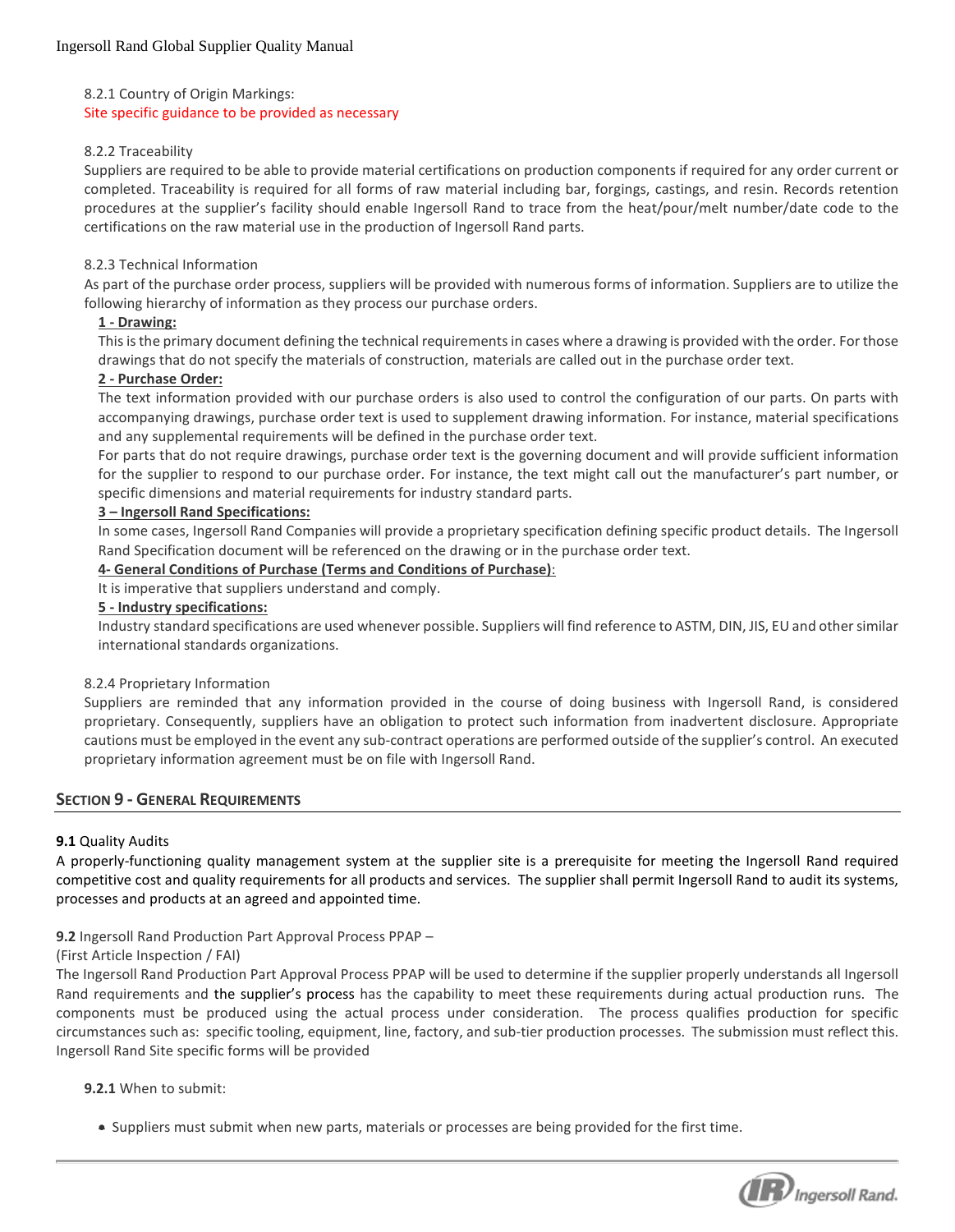- The supplier is responsible to alert Ingersoll Rand whenever production circumstances (e.g., movement of production or tooling location.)
- Submit Documentation in electronic form to [the](mailto:eric.mensah@Milton%20Roy.com) assigned Quality Engineer, Supplier Quality Engineer or designated site contact.
- **9.2.2** Typical PPAP/FAI Submission Documentation:

 Initial Sample Submission: The Supplier Part Submission Cover Sheet form will be used to transmit the initial sample submission documents or information.

• Sample Pieces: The specific sample size will vary based on factors such as component size, complexity, cost of manufacture, and projected volume, and will be communicated to the supplier by Ingersoll Rand. Where multiple production molds, cavities, dies or machines are to be utilized, samples may be required from each to be used during follow-on production. Samples must be taken or made from actual production tooling and/or processes unless otherwise approved in writing.

• First Article Data Report: Dimensional results of the submitted samples, referenced to the part drawing requirements, must be provided. Actual measurements must be provided, whenever possible, (not attribute data such as just "Good" or "Bad").

 Material, performance, and durability test results as specified: For certain critical parts, Ingersoll Rand may require testing by third parties. If required, the supplier, or a qualified independent third party, must supply specific material, performance and/or durability test results. Actual results must be compared with agreed upon specifications. Products that do not meet requirements will be rejected. Suppliers should discuss results with Ingersoll Rand.

 Other Documentation as Specified: Ingersoll Rand may impose other requirements as necessary such as Process Flow Diagrams, Control Plans, and external drawings such as production sketches, Heat Treatment records, Plating and/or Painting. Ingersoll Rand will identify these additional requirements early in the Approval Process for Production Parts via the Purchase Order.

## **SECTION 10 - SPECIFIC REQUIREMENTS**

## **10.1** Non-Conformance/Corrective Action Requests (NCM/NMR/CAR/SCAR)

In the event that supplier defects are discovered at Ingersoll Rand, the parts/components in question will be identified and segregated to preclude further use. Ingersoll Rand will make a determination of the next steps to be made in the process based on several criteria, including the defect's criticality, quantity, cost, and other factors. Based on this evaluation, Ingersoll Rand will determine whether the:

- Defective parts are:
	- o Returned to the Vendor / Supplier ("RTV").
	- o Scrapped
	- o Sorted at Ingersoll Rand at Supplier's expense.
	- o Reworked at Ingersoll Rand at Supplier's expense.

Ingersoll Rand will request a supplier to submit a formal written corrective action to address specific non-conformances identified at either a plant or in the field. The need for a formal corrective action request will be evaluated in terms of potential impact upon production costs, quality costs, performance, reliability, safety, and customer satisfaction. Suppliers are expected to fully comply with these requests. Typical response times for corrective action may vary based on the nature of the product issue and severity of the problem (Site specific guidance to be provided as necessary).

Supplier Corrective Action Requests (SCARs) will be issued to the supplier. The supplier's response must include root cause analysis, containment action (short-term corrective action), and permanent (long-term) corrective action and mistake proofing (preventive action) using the 8D or similar method.

Suppliers must track the effectiveness of their mistake proofing. Repeat escapes after implementation of mistake proofing shall trigger

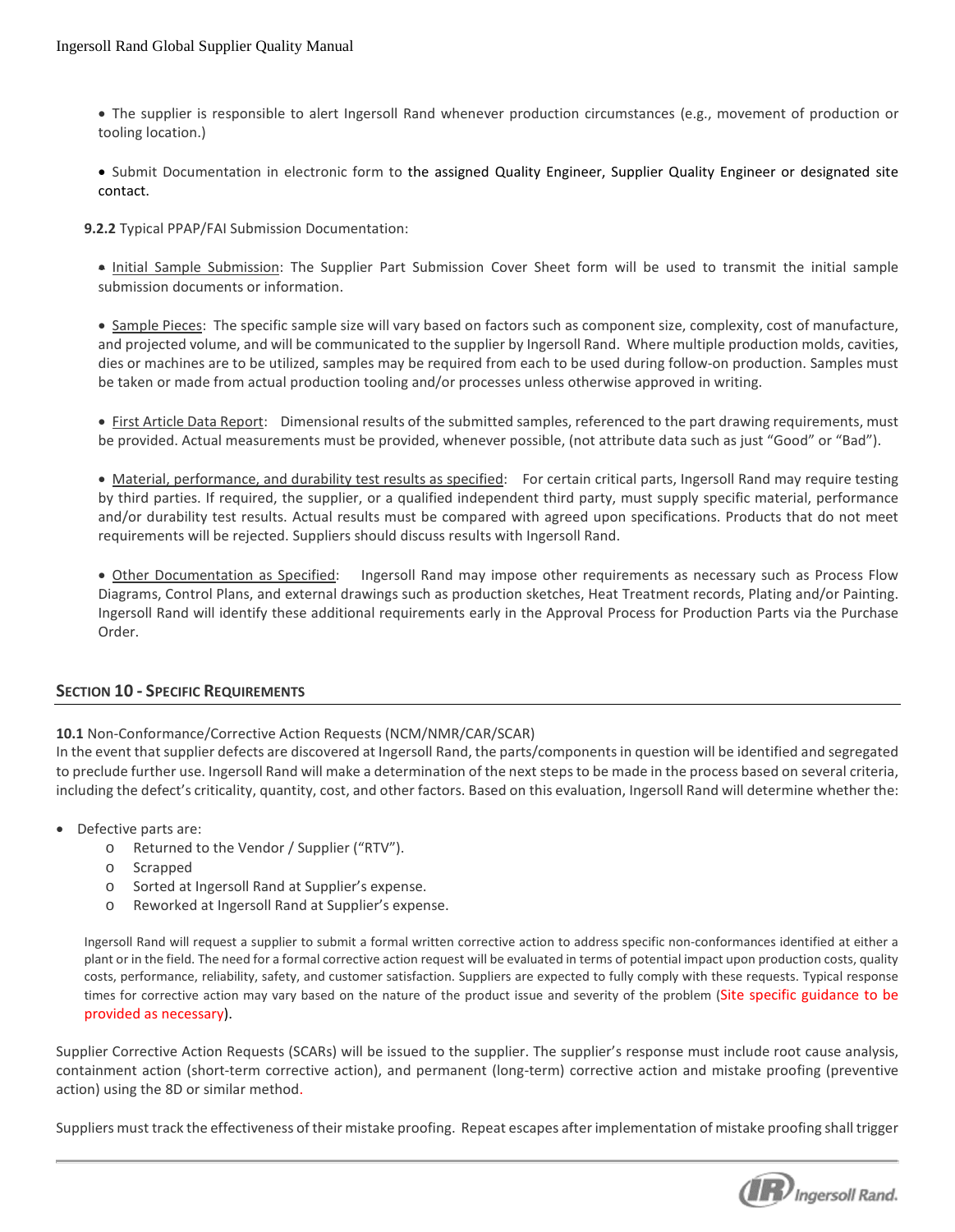## further SCARs.

## **10.2** Product/Process Deviation Request

In certain instances, it may be necessary for the supplier to deviate from Ingersoll Rand requirements and specifications. Request for such deviations shall be made prior to shipping the parts/material, using the Ingersoll Rand deviation request or notification form. Your Ingersoll Rand Site locations will provide you with the form if such a deviation is required.

A deviation request may arise from the following situations:

- A supplier may initiate the deviation request because of non-conforming material found at their facility.
- A supplier may initiate the deviation to request a substitution of material, processing method, or change in procedures.
- Ingersoll Rand may initiate the request to document a change to specifications prior to a formal product change authorization being completed.

The deviation request form must provide all required and pertinent information about the requested deviation. The supplier is responsible for the segregation and non-shipment of the non-conforming material until a deviation is granted. Discrepant material received at Ingersoll Rand without an approved deviation request will be rejected and returned to the supplier at the supplier's expense with all additional handling and shipping costs incurred by the supplier.

No discrepant material will be processed until all required personnel approve a deviation. All supplier initiated requests for deviations must be accompanied by a written corrective action plan (if applicable). Once approved by Ingersoll Rand, all material shipped to Ingersoll Rand must be accompanied by a copy of the approved deviation request. Ingersoll Rand views the excessive use of deviation requests for non-conforming material as an indicator that a supplier may have a serious breakdown in their quality system. Suppliers are discouraged from using the deviation request as a mechanism to ship non-conforming material. The deviation request shall not be used to cover up or replace proper quality systems and process controls at the supplier location.

## **10.3** Reliability and Maintainability Test Results

Suppliers may be required to provide reliability and/or maintainability test results to Ingersoll Rand as requested. In these cases, the test plans will be submitted to Ingersoll Rand for approval. Suppliers shall submit all results, with test parts if requested, at the completion of the test.

## **10.4** Subcontracting Requirements

Subcontracting is generally permitted for machining and inspection operations. However, the use of subcontracting for special processes such as heat treat, plating, and other critical processes will require our prime supplier to disclose that contractor's responsibilities and capabilities to the appropriate Ingersoll Rand buying organization. Ingersoll Rand reserves the right to review, approve and audit any subcontractors providing processes and services critical to the function of our equipment. When a supplier subcontracts, it is the supplier's responsibility to obtain any certifications required by Ingersoll Rand.

## **10.5** Measurement and Inspection Analysis

Ingersoll Rand expects suppliers to maintain a robust gage calibration system. Supplier inspection data may be required for dock to stock items or items going to Ingersoll Rand's Receiving Inspection.

## **SECTION 11 – CHANGE/ CONFIGURATION CONTROL**

Ingersoll Rand will provide the supplier with changes to drawings or specifications. The supplier will ensure that changes are implemented throughout the production process and that supporting documents such as Work Instructions, Control Plans and Inspection Plans are updated.

For changes initiated by the Supplier, the supplier will ensure that the correct revision level of the part is provided to Ingersoll Rand. (Note: The supplier must contact Ingersoll Rand and obtain written approval prior to implementing the change.)

It is the supplier's responsibility to communicate with Ingersoll Rand on any discrepancies or misunderstandings. For errors or mistakes found on Ingersoll Rand documents, the supplier shall use the Deviation Request Form.

## **SECTION 12 - PROCESS CONTROL**

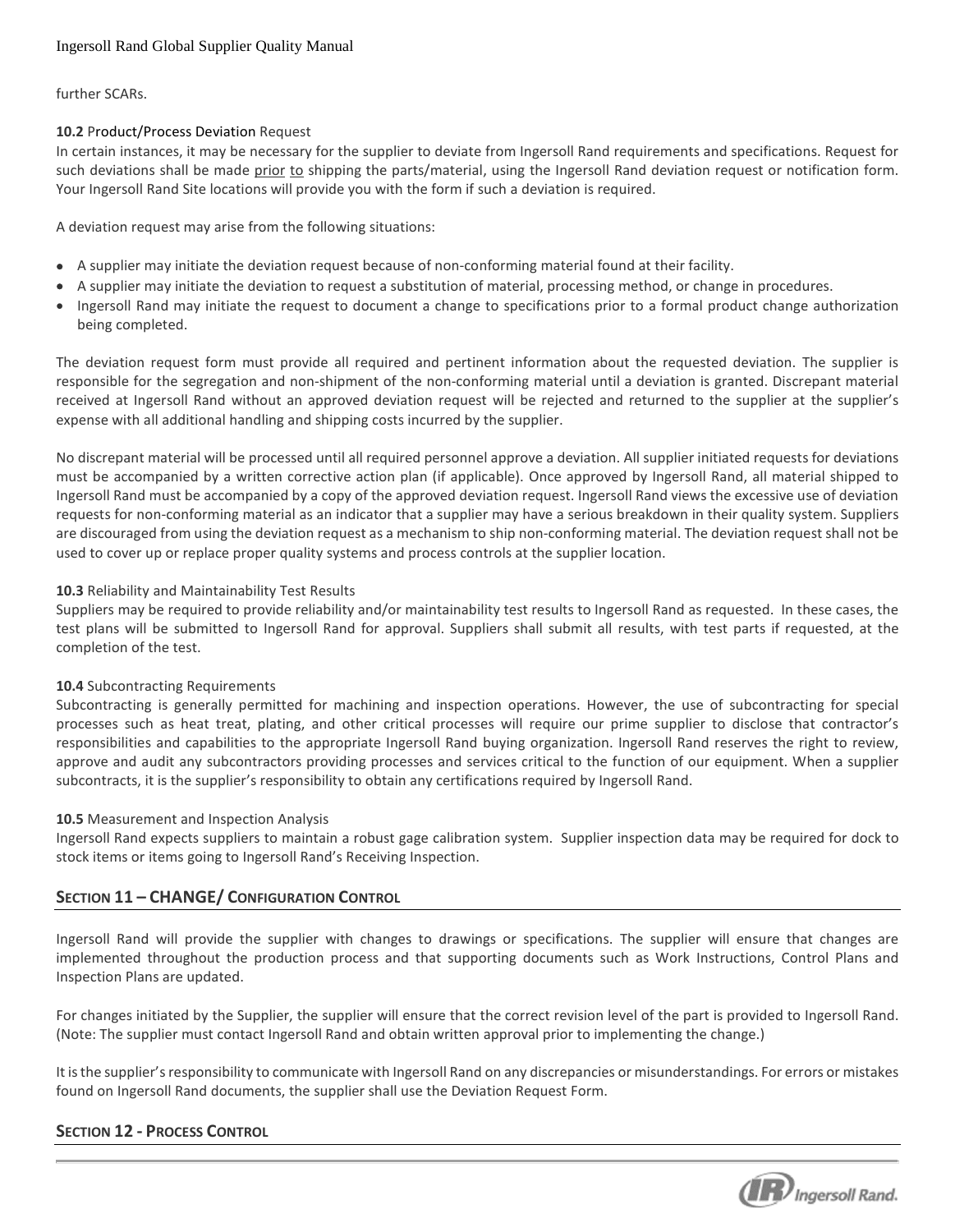Suppliers shall control their production processes to ensure that they are stable and in control. Controls should include:

- First piece inspections to qualify machines/processes for production use
- In process inspections to monitor production runs
- Final inspection to verify requirements are met
- Measuring equipment is calibrated and there is a documented calibration system
- Preventive maintenance program for machinery
- Precautions are made to prevent part damage while going through the supplier's process and during shipping
- Generally Accepted Manufacturing Workmanship Standards such as:
	- o MSS SP-55-2006 Quality Standard for Steel Castings for Valves, Flanges, Fittings, and Other Piping Components, Visual Method for Evaluation of Surface Irregularities.
	- o ASTM A802/A802M Standard Practice for Steel Castings, Surface Acceptance Standards, Visual Examination.
	- o ASTM A48/A48M-03 Standard Specifications for Gray Iron Castings
	- o ANSI B46.1 Surface Roughness and Waviness

## **SECTION 13 - WARRANTY REQUIREMENTS**

Definitions of warranty obligations of suppliers are provided in the commercial contract in force between the supplier and Ingersoll Rand. In certain circumstances, the supplier may be expected to reimburse Ingersoll Rand for warranty claims due to product nonconformance.

## **SECTION 14 - CONTINUOUS IMPROVEMENT**

Ingersoll Rand wants to work with suppliers who continuously improve performance in terms of cost, quality, and delivery. Specific measures of performance will be communicated to suppliers by the particular Ingersoll Rand plant for which products and services will be provided.

It is the supplier's responsibility to track their own performance, and to improve the value provided by their product or service to Ingersoll Rand. Improvements that result in changes to processes or product must be addressed through Deviation Requests as required by this manual and/or the supplier's specific contract.

## **SECTION 15 - CERTIFICATIONS**

Certain customers of Ingersoll Rand and our affiliated companies require material certifications (from mills and/or resin suppliers, etc.) for our products. Some orders may also require additional certifications related to ATEX, Welding, NDE, Inspection, etc… If certifications are required from our supply base to support this requirement, the requirements will be specified on the drawings or specified in the purchase order text.

Any documentation that is provided under this section is to be clear and legible so as to enable good quality reproductions when received by the Ingersoll Rand entity. Submit documentation in electronic form to the appropriate entity location. All certifications are to be in provided in the English language unless otherwise specified in the Purchase Order.

## **SECTION 16 - SPECIAL TESTING**

Supplier's performance for Ingersoll Rand may include requirements for other than just manufactured components. Occasionally our customers require documentation such as performance test reports or in some cases, even destructive tests. These and other special requirements will be specified in the purchase order text. In the case of pressure retaining components, the supplier will be directed to a US accredited lab for independent verification of the material to the material specification/grade.

## **SECTION 17 - NON-DESTRUCTIVE TEST**

The use of non-destructive testing such as magnetic particle inspection, dye penetrant inspection, radiographic inspection, and other

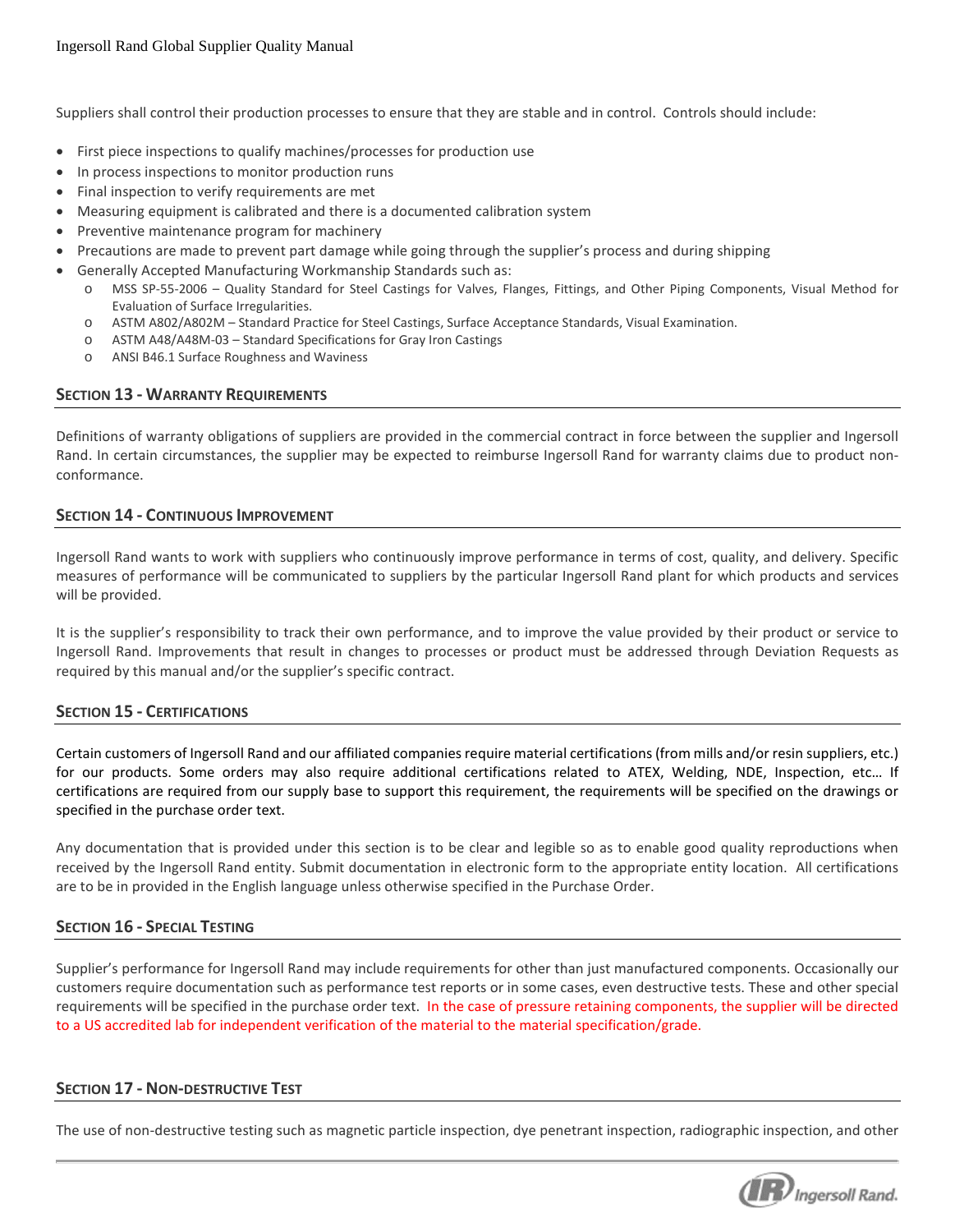non-destructive inspection techniques will be as specified on the purchase order information or drawing or both. Certificates of conformance and/or other objective evidence of the tests are to be provided in the documentation provided with supplier's shipment. The purchase order will reference the specific test method standard that applies to the particular item tested.

## **SECTION 18 - CASTINGS**

Castings shall not be weld repaired, unless specifically allowed by the material specification, and without prior written approval from Ingersoll Rand.

## **SECTION 19 - PACKAGING AND PROTECTION**

Components are to be packaged appropriately (to prevent part damage during shipping, handling and storage) for the transportation mode, and utilizing materials friendly to the environment and easy to dispose of or recycle at the receiving facility.

Parts that can be easily damaged, such as machined parts with exposed threads, are to be separated from each other to preclude handling or transportation damage.

Items shipped in enclosed wood crates should be constructed with heat treated government approved wood using screws for ease of disassembly and reuse. (Site specific guidance to be provided as necessary).

Ingersoll Rand and the supplier will mutually agree upon suitable packaging materials used in the process of supplying parts. We encourage the use of the supplier's standard techniques to minimize costs.

The use of returnable packaging is encouraged where practical.

#### **19.1** Part Marking

Parts may be required to be identified with an appropriate part marking method to show supplier identification, part number, revision level, and the lot number or heat number of the raw material used in the manufacture of the parts. These markings are to be visible after machining. If it is impractical to physically mark the parts, bagging and/or tagging methods may be employed provided the marking method includes the above information.

#### **19.2** Part Segregation

Do not combine different parts in the same box or bag. Properly identified and clearly marked Individual boxes or bags may be consolidated into a larger box for shipping purposes.

#### **19.3** Corrosion Protection

The supplier is expected to work with Ingersoll Rand to provide acceptable corrosion protection techniques that take into account the shelf life of the part and the transportation mode.

## **SECTION 20 - ENVIRONMENTAL HEALTH AND SAFETY**

#### **20.1** Suppliers Visiting Ingersoll Rand Sites

Effective management of environmental resources is extremely important to Ingersoll Rand. Continuous improvement in environmental issues is an important part of Ingersoll Rand's mission. All material purchased from Ingersoll Rand suppliers and used in the manufacturing of Ingersoll Rand products must meet the relevant and valid legal and Ingersoll Rand requirements regarding environmental protection and occupational safety.

Contractors or suppliers visiting any Ingersoll Rand location: Ingersoll Rand requires that all applicable Environmental, Health and Safety measures be followed by contractors or vendors during all phases of work on all projects to ensure the safety of contractor personnel, Ingersoll Rand employees and property.

**20.2** Five Minimum Expectations for Supplier EH&S

Provide safe working conditions for all employees, customer and contractors.

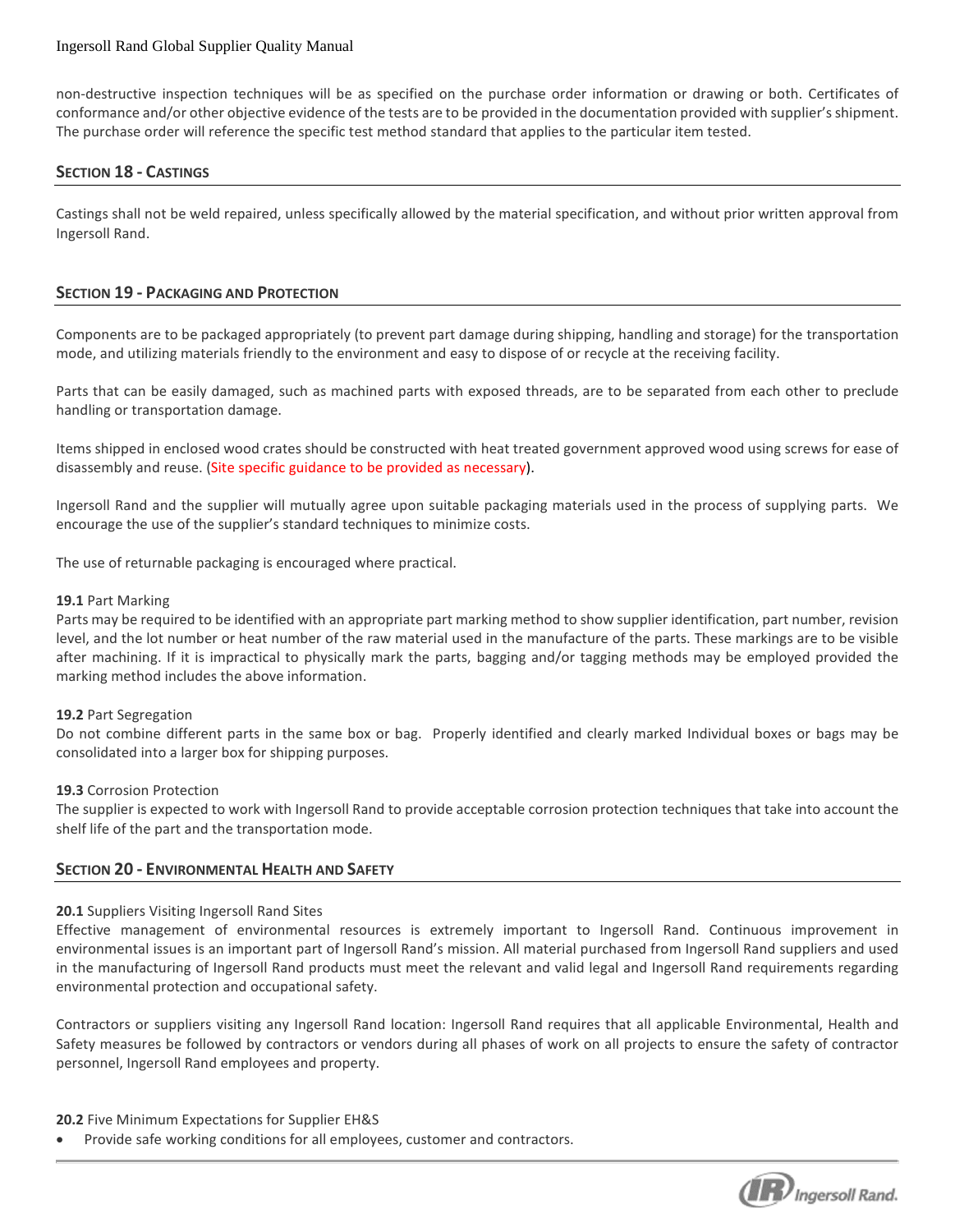- Adhere to all applicable national, regional, state and local laws and regulations governing Environment, Health & Safety.
- Operate in a manner that minimizes the impact to the environment.
- Limit the use of natural resources and promote sustainable natural resource practices.
- Extend and communicate these EH&S requirements to their employees and suppliers.

**20.3** Contractors may be asked to provide the following information on their EH&S Program:

- TRIR, LDIR, and DART rates for the last 3 years.
- OSHA Logs for the last three years
- WC EMR for the last year years
- Information on any regulatory inspections and fines
- Certificate of Insurance
- **•** Safety Manual
- Records of employee training required to perform the project work e.g. Lockout/Tagout, Confined Space, Electrical Safety, Fall Protection
- Pre-job hazard assessment